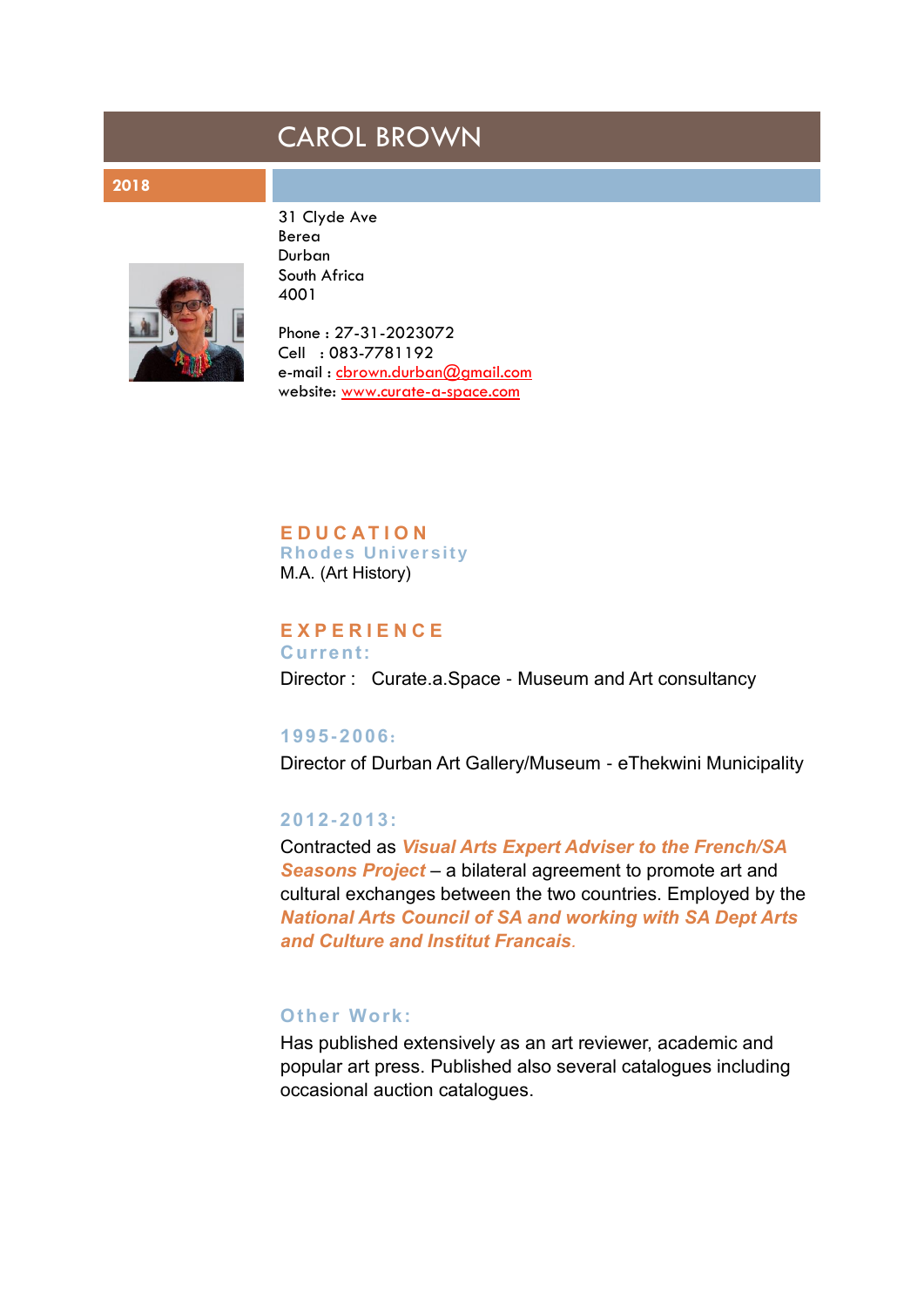## **SIGNIFICANT ACHIEVEMENTS and AWARDS**:

**2018**  USIBA AWARD presented by Minister of Arts and Culture for Art and Craft recognition

**2017** Awarded Lifetime Achievement in Arts and Culture by CEO Global

## **HONORARY POSITIONS**:

Board Member: National Arts Foundation of South Africa

National Vice President : South African Association of Arts

Director : African Art Centre

Life Vice-President : Natal Society of Arts

Founder member and intermittent committee member:

South African Association of Art Historians.

Trustee: Artists for Human Rights

Awarded Batho Pele Prize in 2000 by City of Durban

## **PROFESSIONAL MEMBERSHIPS**

Member of Association Internationale des Critiques d'Art (AICA based in Paris and membership by peer invitation)

Member South African Museums Association

Member International Committee of Museums (ICOM) Peer reviewed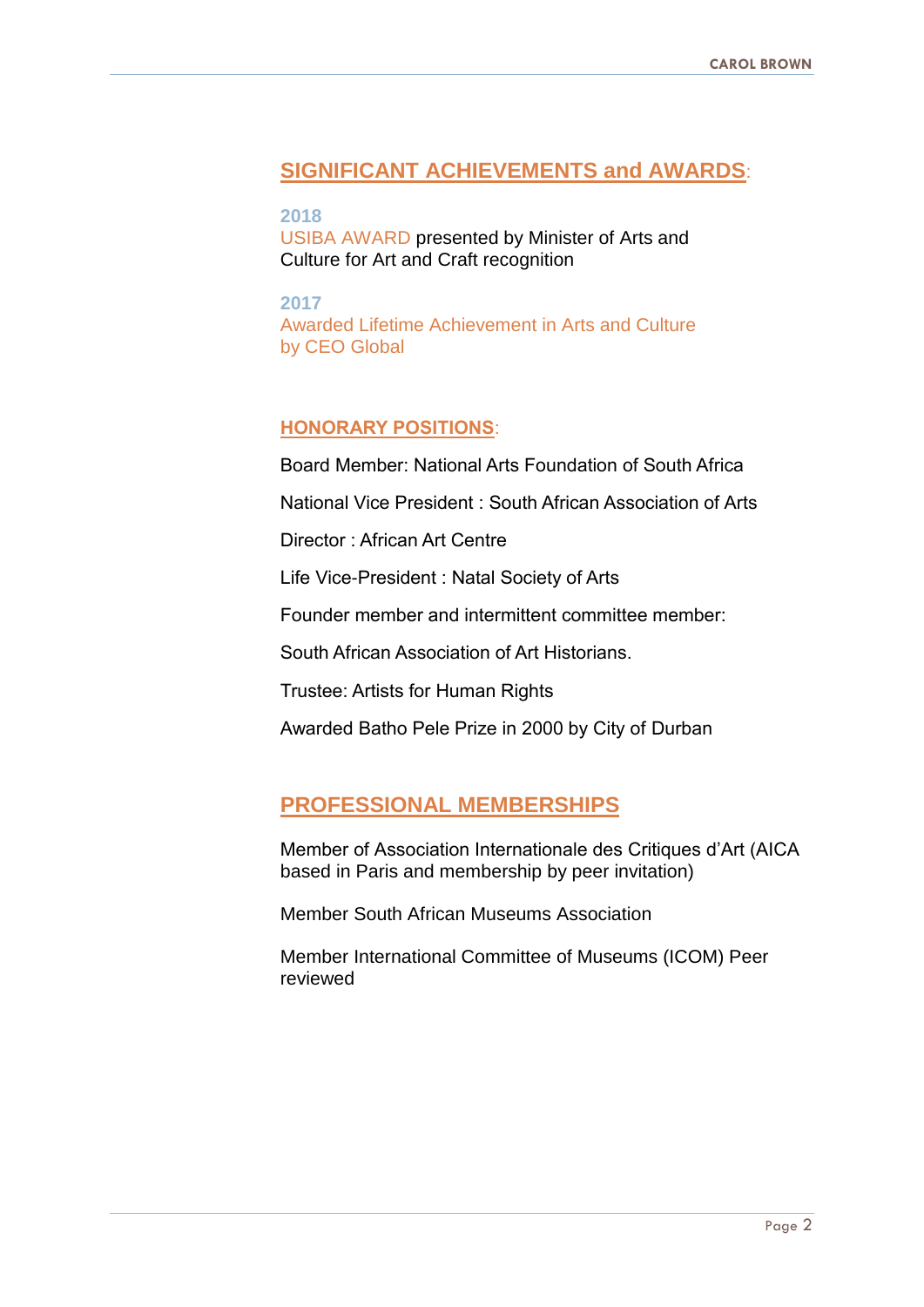## **Recent projects (from 2000-2013) on large-scale civic buildings**

#### **2013 - 2014**

Consultant curator for **International Conference Centre**, Durban to extend public art collection (Also part of team in 1996 to select artworks in same venue)

#### **2010**

Art Consultant for a City of Durban public art collection for the new 2010 World Cup Stadium **Moses Mabhida Stadium**. Worked with various communities to create over 50 site specific artworks for this project – over 300 artists were involved and a publication is available

#### **2007 – 2008**

Contract curator for **Constitutional Court Art collection** (A public collection established by Judge Albie Sachs focused on postapartheid South Africa with an emphasis on human rights and justice)

#### **2006**

Curatorial adviser (in conjunction with Ochre Media) for artworks in offices of **The Premier, KwaZulu-Natal 1996-2006**

**Durban Art Gallery** Spearheaded the transformation of displays and change in collection policies. Curated several exhibitions focusing on South African contemporary art and liaised with Municipal structures and architects. Fully conversant with all Municipal regulations and structures.

#### **2000**

**Aids 2000 Banner** – a project involving 1000 artists culminating in a 500 metre artwork wrapped around the Durban City Hall during the 13th International Aids Conference. Aim : To increase Aids awareness

## **Selected Curatorial Projects (2012 – 2017)**

#### **2017**

**Carnevale** at Essence. New Orleans/ Durban Festival for eThekwini Municipality

#### **2017**

**"Looking Back, Moving Forward" exhibition** at **Ifa Lethu**, Conhill, Joburg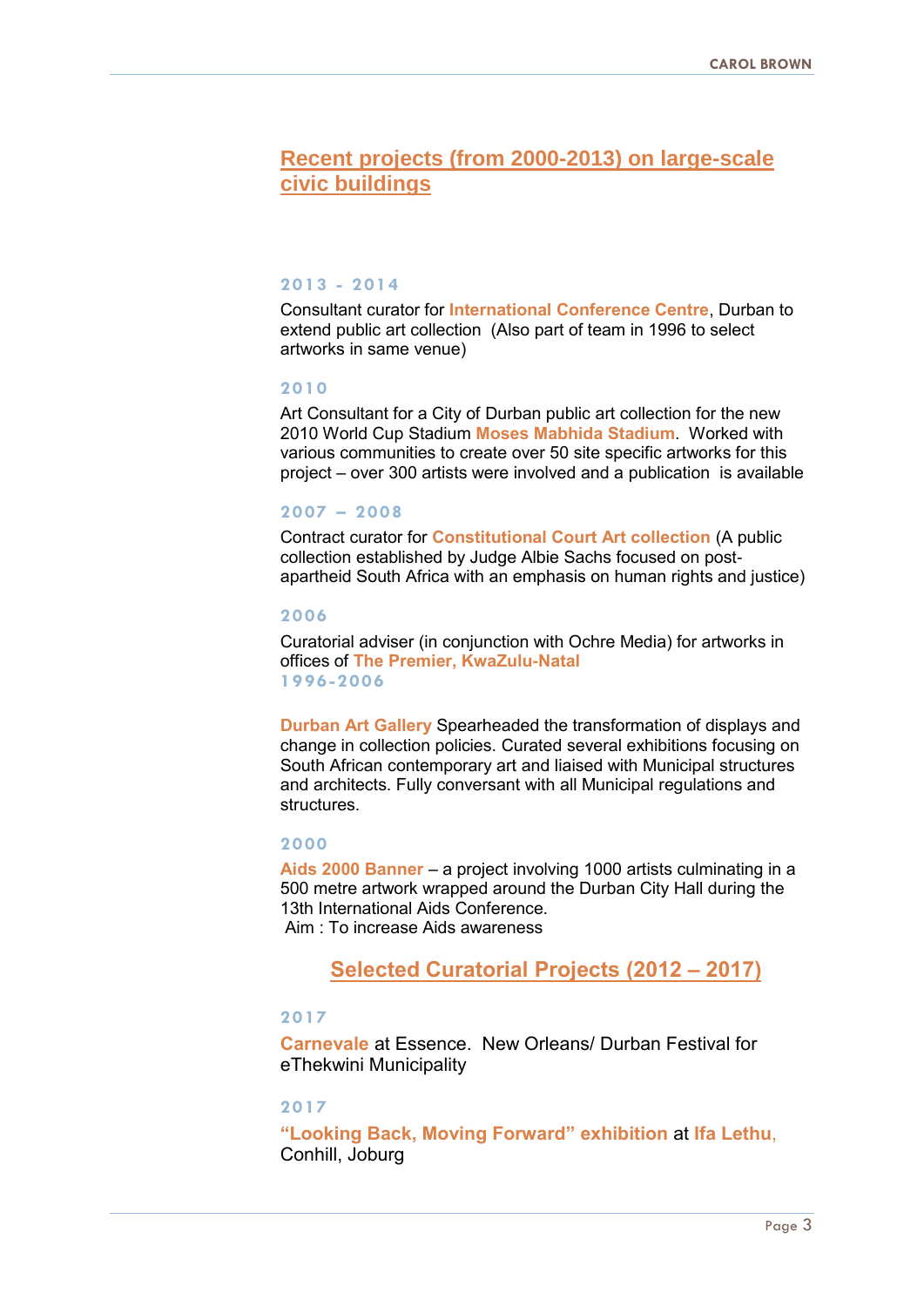#### **2016 - 2020**

Curating **'Through Positive Eyes'** international travelling exhibition in partnership with UCLA University, California, USA and travelling to seven cities internationally. Exhibition about Aids awareness

#### **2015**

Curated exhibition "Blowing in the Wind" for KZNSA Gallery Durban and Stegmann Gallery, University of Free State.

#### **2014**

Curated exhibiton "Rodney Harber –Archetype Architect" for the UIA Conference in Durban Art Gallery

#### **2013**

Curated exhibition "Coming Home" – repatriated art for French SA Seasons at École nationale supérieure d'architecture (Nantes) France.

#### **2011 - 2013**

#### **"The A.R.T. Show"**

Partnership with UCLA and co-curated with Prof David Gere of UCLA, Los Angeles.

A show with specially commissioned artworks shown at : Tatham Art Gallery, Pmb; KZNSA Durban, Museum Africa, Johannesburg, Michaelis Gallery,University of Cape Town, The Smithsonian Folklife Festival, Washington, DC (2012), The International Aid Conference 2012 in Washington, DC The Adler Museum, University of the Witwatersrand.

### **2013**

**Place of Angels with SA/French Seasons** in Durban. A production from France curated in SA

## **BEFORE THAT ………**

#### **2011**

Outdoor public sculpture installation **"Oware/Aware"** 2011 for the USA organization **Artworks for Change**. This involved 6 artist collectives who produced 12 artworks on the theme of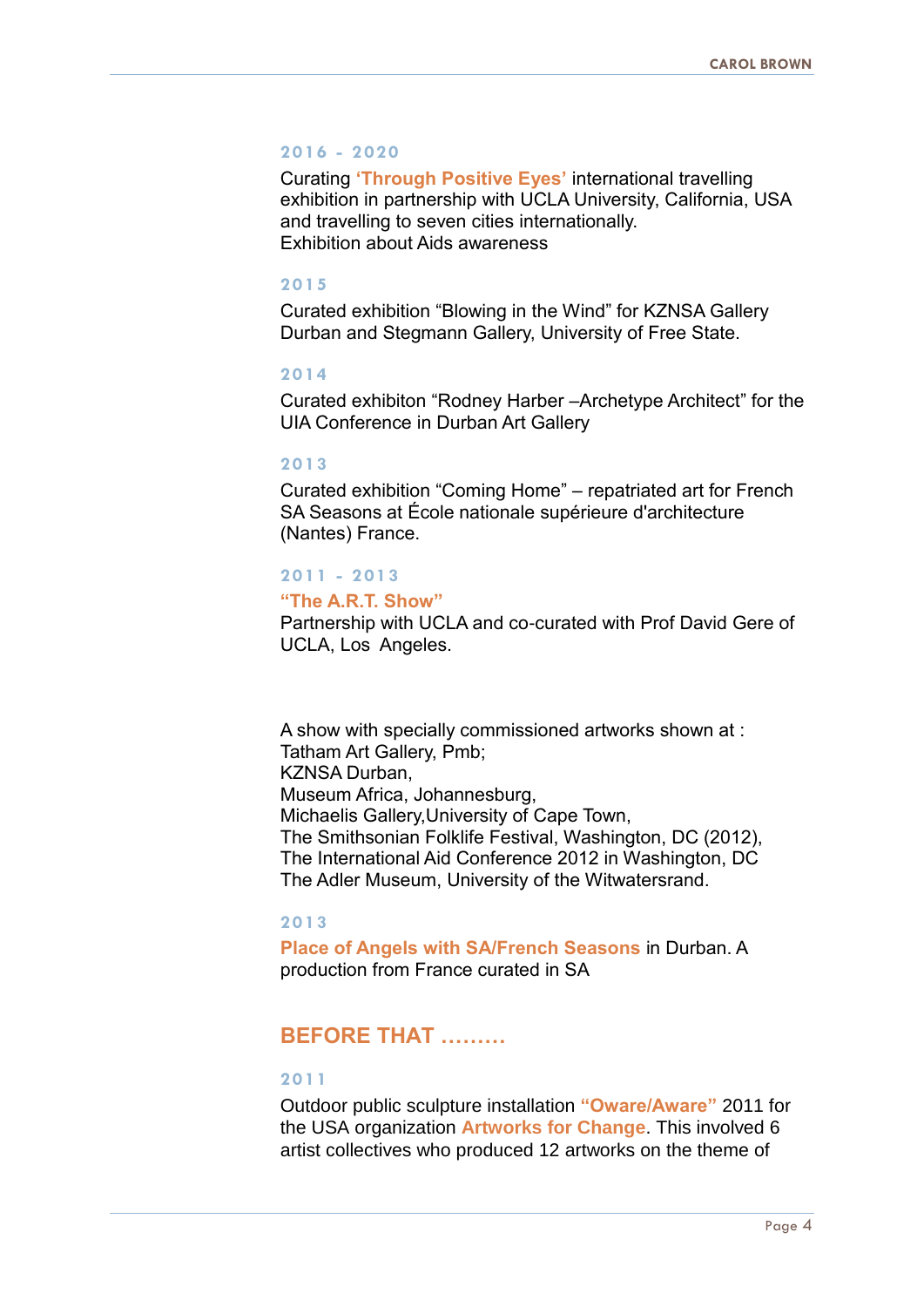Human Rights. It opened in Kirstenbosch Gardens in November 2011 and was shown at the **COP17 Cultural Programme** in Durban in 2012 and is currently in the USA.

#### **2010-2012**

#### *"***Home and Away – A return to the South***"*

On going curation for the Ifa Lethu Foundation – a 'not for profit'organization repatriating artworks by black artists taken out of South Africa during the apartheid era. Partnered with Mayibuye Robben Island UWC archive collection of international art given to SA Parliament called **"***Art Against Apartheid".* Nationally shown at Conhill Jhb, Iziko Museums Michaelis Old Town House, Durban Art Gallery.

#### **International venues** include :

The Drill Hall Gallery, Australian National University in Canberra 2011, Menier Gallery, London, 2011 **Bonhams Auction House, London, 2011 as companion to the SA Sale** University of Architecture, Nantes, France, as part of the Durban / Nantes sister City Project , The Bargehouse, Southbank, London, as part of the 2012 Olympic cultural programme of the SA Dept of Arts and Culture.

## **Training and Empowerment**

I run regular courses **'The Business of Art'** and **'Introduction to Curating'** for emerging artists and curators. These are organized with bodies such as SA Museums Association, Durban Art Gallery, BAT Centre, African Art Centre. This is part of Curate.A.Space development programmes.

#### **Pr evious - From 2007 – 2010**

Consulting and curating photographic exhibition for **Luthuli Museum**, Stanger (Museum to honour South Africa's first Nobel Peace Prize winner) 2007

Curated show **Positive 2007** (with catalogue) on Art, Aids and Healing for the National Festival of the Arts in Grahamstown, South Africa

Co-Curator with Prof David Gere of UCLA for **Not Alone: An international project of Make Art/Stop**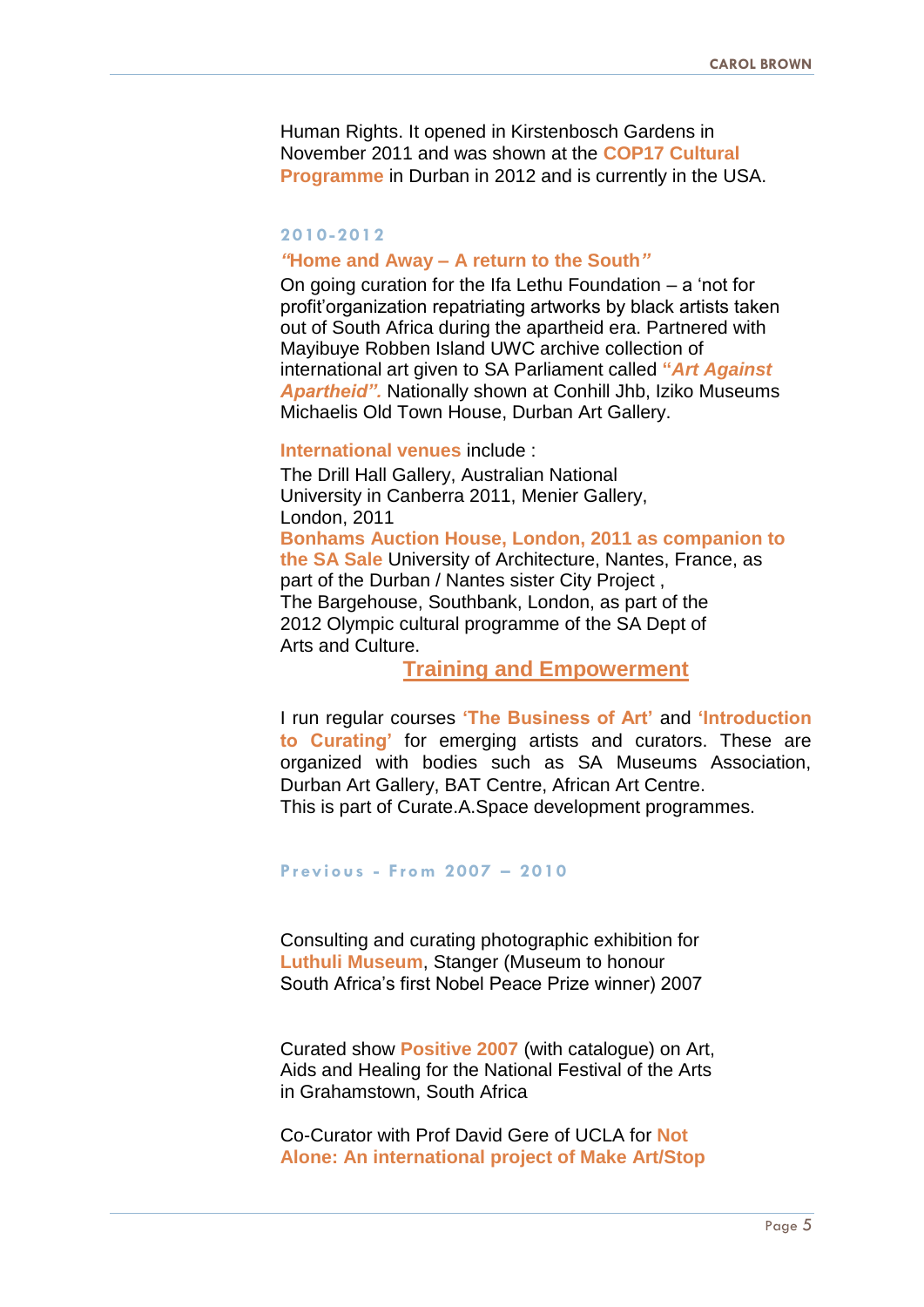#### **Aids**

Ongoing curatorial partnership with University of California Los Angeles since 2001

Keynote speaker at **"Hope Through The Arts – World Aids Day 2000"** at Sheffield University, UK. on 1st December 2007

Appointed to International curatorial team as South African curator for traveling show **"Make Art/Stop Aids"** being produced by Fowler Museum, UCLA traveling to Brazil, India, South Africa, USA from February 2008.

**Joburg Art Fair** – Consultant to the startup programme for the first **Joburg Art Fair in South Africa (2008)**

**Jury Member of Dakar Biennale (2006), Senegal.**

• From 1995 instituted a policy of regular Art exhibitions and Contemporary Art at the Durban Art **Gallery** 

Started an outreach programme from Durban Art Gallery to reach townships

Spearheaded a project to place sculptures in township and formerly disadvantaged areas. Parks completed: Jo Slovo Park, Umlazi & Chatsworth Centenary Parks.

#### **1998**

Founded "Red Eye Art" - a multi-media event in the Durban Art Gallery which attracts over 1000 young people monthly and has been considered one of the most successful transformation based art initiatives in the country

#### **1998**

Invited on a 6 city Study Tour by the USA EMBASSY